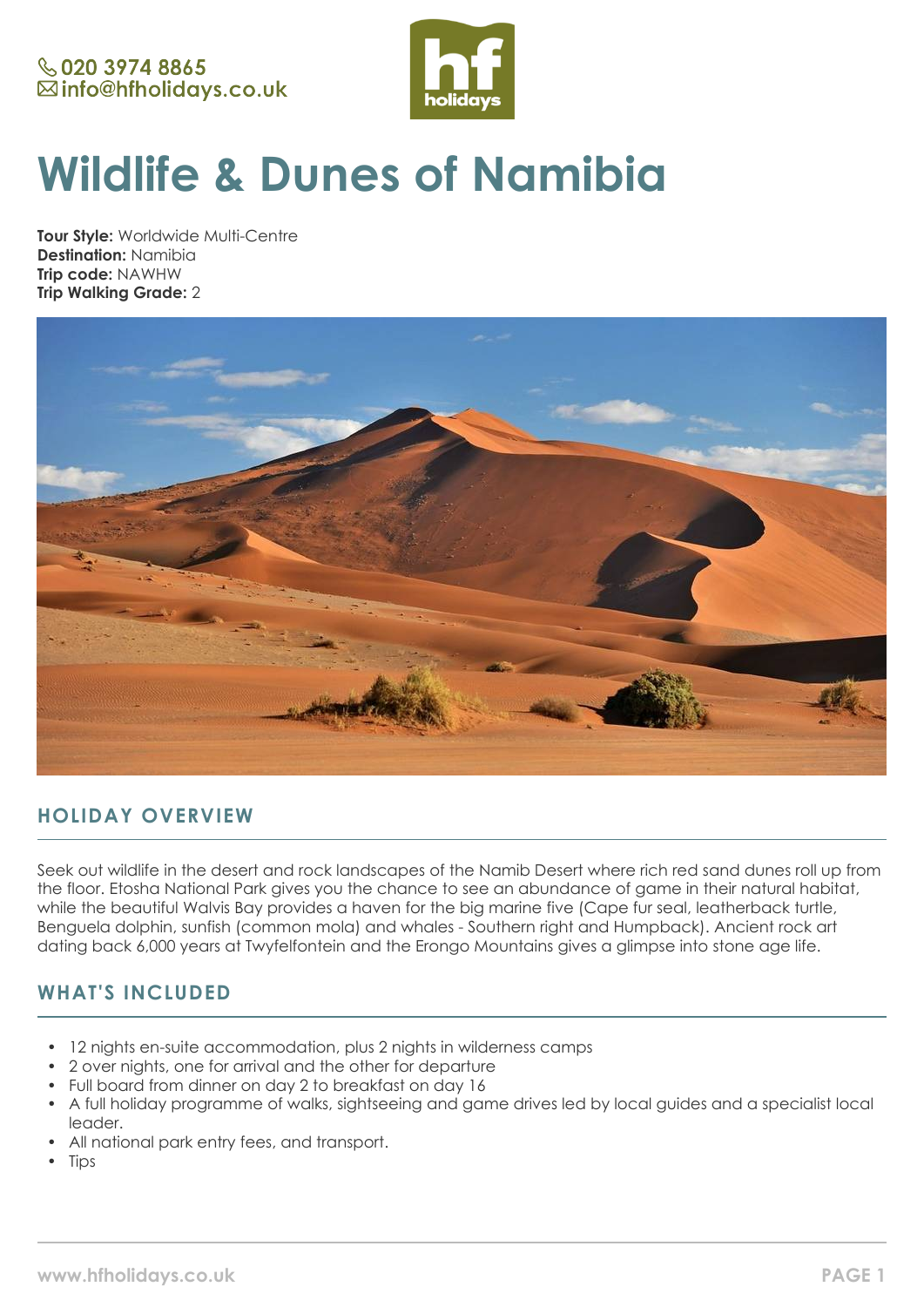# **HOLIDAYS HIGHLIGHTS**

- Experience the mighty Sossusvlei dunes in the Namib Desert
- See pelicans and flamingos at Walvis Bay Lagoon
- Take a boat ride from Swakopmund and search for the marine 'big five'
- Walk through the 'Boulder Forest' in the Erongo Mountains
- See ancient rock art at Twyfelfontein
- Enjoy game drives in Etosha National Park



#### **ITINERARY**

## **Day 1 - 2: Outward Flight & Windhoek**

Arrive in Windhoek (1nt) after our overnight flight, followed by a city tour and dinner at Joe's Beerhouse.

## **Day 3 - 4: Namib Naukluft National Park**

After further time in Windhoek we'll set off for our 3 hour drive to the Namib desert. This is a vast stretch of land and the world's oldest desert. This spectacular landscape is home to flora and fauna which don't exist anywhere else in the world, which can be appreciated on our sundowner drive. We spend two nights at Sossusvlei (1 lodge, 1 wilderness camp).

The following morning we can walk on the impressive sand dunes and visit the Sesriem Canyon.

## **Day 5: Namib Desert**

Drive through spectacular scenery to our next overnight accommodation, the Rostock Ritz lodge (1nt). Relax by the pool and watch the sun go down, or join the guide for another 2 hour sundowner drive. Here you're likely to see mountain zebra, ostrich as well as oryx.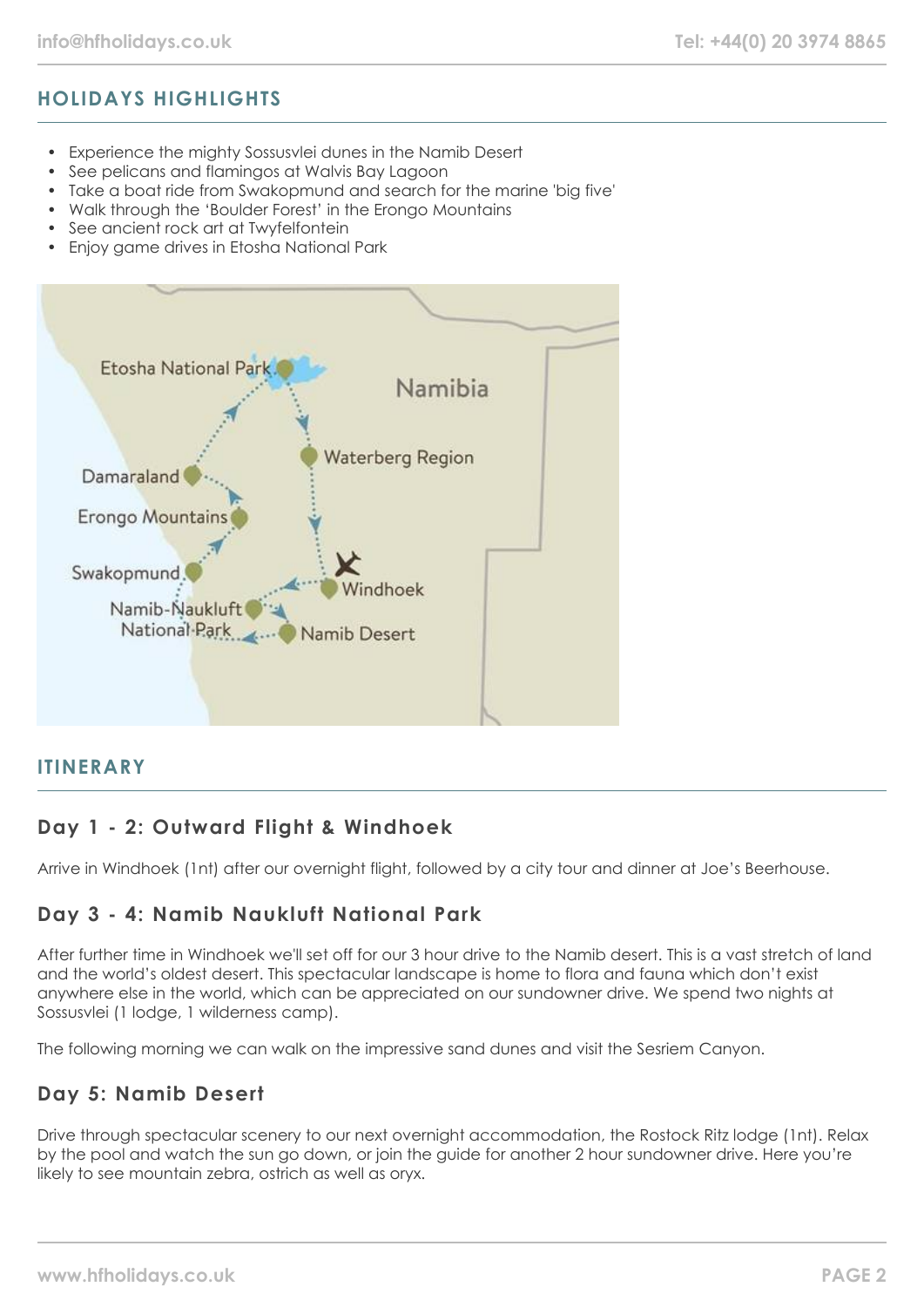# **Day 6 - 7: Swakopmund**

Take a pre-breakfast walk on the plains in search of wildlife, before driving to the coast for time at Swakopmund (2nts). Enjoy a night dune experience to see the night time creatures which inhabit the dunes.

The next day we visit Walvis Bay Lagoon and join one of the catamarans for a marine cruise, with opportunities to see dolphins, whales, turtles, seals and Mola Mola (sunfish).

## **Day 8 - 9: Erongo Mountains**

Drive to the Erongo mountain region for 2 nights (1 lodge, 1 camp). We'll walk up through the Boulder Forest and enjoy a morning hike in this stunning region followed by an afternoon walk to visit rock formations and thousand year old rock paintings. Enjoy a traditional braii at the wilderness camp.

The next day we'll walk the circular Kudu trail; a great walk for seeing giraffe, springbok and eagles.

# **Day 10 - 11: Damaraland**

Our longest drive takes us to Twyfelfontein; a World heritage site, boasting one of Africa's richest concentrations of ancient rock art. We'll also visit the Damara Living Museum and a petrified forest before arriving at your lodge (Huab lodge) for 2 nights. Enjoy a sunrise walk with a further optional walk after breakfast and take a game drive in search of desert elephant.

# **Day 12 - 13: Etosha National Park**

We travel to the Etosha National Park (2nts). We have a couple of days for game drives through one of the best wildlife viewing areas in the world. Hopefully you'll be lucky and see elephant, cheetah, giraffe, wildebeest, rhino as well as a whole host of springbok and gemsbok. Our final night here is at Mokuti Lodge (1nt) on the eastern edge of the park.

## **Day 14 - 15: Waterberg Region**

Visit the Cheetah Conservation Fund at Otjiwarongo before arriving at our final lodge at Otjiwa. Optional game drive or rhino tracking or join your guide for a walk around the local dam to spot wildlife and birdlife.

## **Day 16 - 17: Windhoek & Return Flight**

Return to Windhoek for our lunchtime flight to UK.

## **ACCOMMODATION**

#### **Safari Court Hotel, Windhoek - Namibia**

One of the most well-known 4-star hotels in Namibia, it caters for the holiday maker, the family, the businessman and conference delegate alike. 215 luxuriously appointed rooms, and guests also have the free use of the hotel sauna and steamroom. Spa treatments available on request.

## **Namib Desert Lodge, Namib - Namibia**

The main building and the chalets of Namib Desert Lodge are spread out along the foot of the fossilised dunes of the ancient Namib desert. A comfortable stay is guaranteed by 65 en suite rooms with air conditioning. A restaurant and bar, an inviting terrace with views of the fossilised dunes and two swimming pools beckon you to linger and relax. Oryx antelope and springbok make frequent appearances at the illuminated watering hole.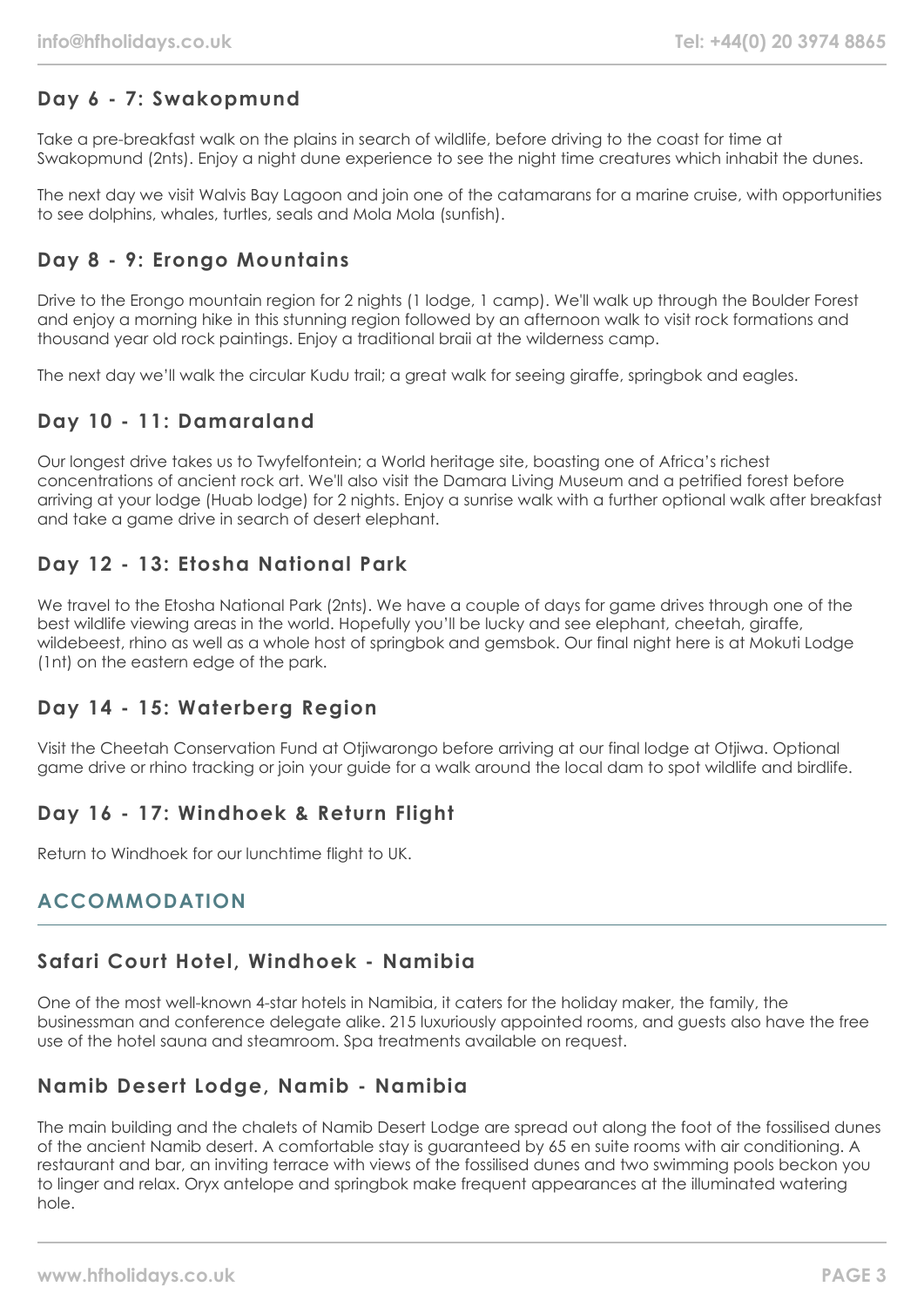# **Namib Dune Star Camp, Namib - Namibia**

Escape from the world. Enjoy the vast desert wilderness and magnificent night skies. 9 wooden chalets offer comfortable accommodation, with the dining room and bar in a central chalet with far reaching views. After the dunes have transformed to gold and the distant mountains glow purple, it's time to wheel beds onto balconies for a night under the glittering sky of the Namib. An early morning walk will take you back to the Namib Desert Lodge.

# **Rostock Ritz Desert Lodge & Spa, Namib - Namibia**

The Rostock Ritz Desert Lodge, located on a 12,000-hectare property on the edge of the Namib Desert, consists of unique, semi-subterranean rock "igloos" aesthetically integrated with the natural surroundings. Accommodation consists of 16 fully equipped standard double rooms and 3 suites with views over the desert. There is a pleasant dining room, bar and reception area. Relax by the outdoor swimming pool or enjoy the sundowner drive operated by the lodge.

# **Beach Hotel, Swakpomund - Namibia**

Beach Hotel Swakpomund is just 50m from the Atlantic Ocean. Facilities on site include a restaurant, gym, roof terrace and swimming pool. Rooms are furnished with minibar, tea/coffee making facilities, safe, TV and Wi-Fi available throughout.

# **Hohenstein Lodge, Erongo - Namibia**

The Hohenstein Lodge is located at the foot of the Hohenstein, the highest peak of the Erongo mountains. The Hohenstein Lodge offers accommodation in 14 spacious rooms with en-suite shower/WC and in-room safe. A shady terrace belongs to each room. Facilities: Reception and restaurant are located in the main building which is connected by comfortably paved walkways with swimming pool and bungalows.

# **Etemba Wilderness Camp, Erongo - Namibia**

The legendary Etemba. Even the drive to the lodge is a unique experience, leading through one of the most beautiful landscapes of Namibia, the Erongo mountains in the north west. Charming sandy meadows, wild canyons, mighty dry rivers, bizarre rock formations and granite boulders, Namibia's national monument with rock and cave paintings, home of the threatened black rhino are just some of the catchwords of the area. The tented camp offers twin bedded tented accommodation with proper beds and duvets. Each tent has its own outdoor private flush toilet and shower area (cold showers). There is a separate facilities block with hot outdoor showers and indoor toilets. The evening meal at this accommodation will be a traditional braii (BBQ).

# **Palmwag Lodge, Damaraland - Namibia**

Located on the Uniab River in Damaraland, an area that is home to a wide range of wildlife such as Black Rhino, Giraffe, Zebra and Gemsbok. Facilities include a pool, fully licensed bar and restaurant.

# **Etosha Safari Lodge, Etosha National Park - Namibia**

Guests rave about the view: the restaurant and chalets, situated on a hillock, offer magnificent views of the African bush savannah. All of the 65 double room chalets have air conditioners and mosquito nets, and a choice of three swimming pools between them. Apart from the restaurant and bar there is a wooden platform for sundowners high above the Mopani bush.

## **Otijwa Lodge, Waterberg Region - Namibia**

Set amidst the unspoilt beauty of Namibia's oldest game farm, Otjiwa Safari Lodge is the ultimate holiday destination for those in search of an authentic African experience that meets the very best in international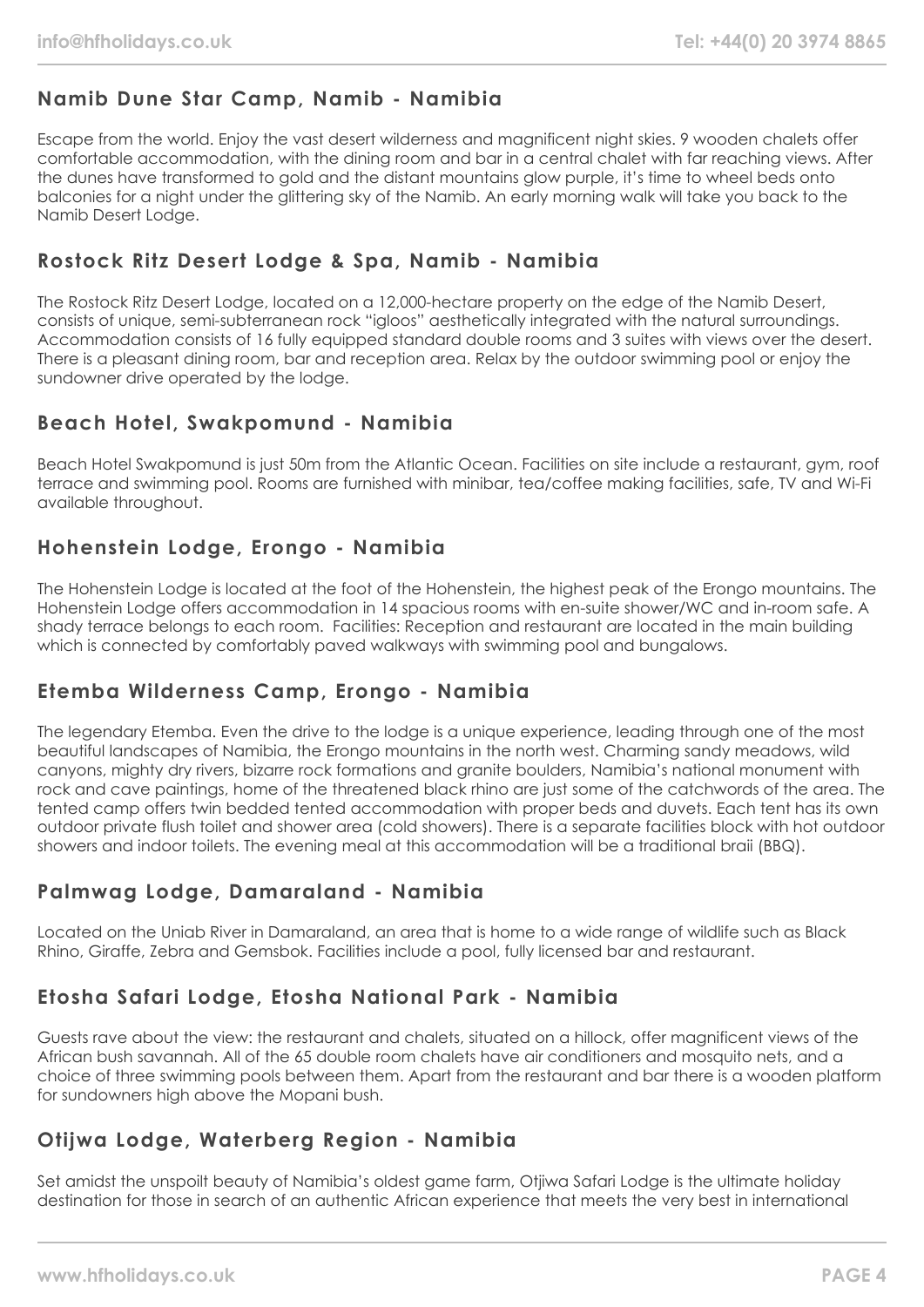tourism standards. All the chalets overlook the water hole, and offer spacious bedrooms with traditional African decor, and large modern bathrooms with shower. True Namibian hospitality and personal service go without saying.

## **USEFUL HOLIDAY INFORMATION**

#### **Weather & Seasonality**

We travel to Namibia in their winter months, the dry season. Namibia generally experiences over 300 days of sunshine per year, so it's generally warm, dry and pleasant. It can get cold at night, and at the coast towards August, September you might experience some coastal fog.

## **Joining Instructions (With Flights)**

This flight route transits through Johannesburg. Your bags should be checked through to Windhoek, and you do not have to collect them in Johannesburg. On arrival in Jo'burg, please follow the signs for international departures which leave from Terminal A. Your flight tickets may say Terminal B: ignore this. On arrival at Windhoek, please proceed to the arrivals hall once you have passed through passport control, customs and baggage reclaim. Your HF Holidays leader or local leader will assemble the group in the arrivals hall - look out for the HF Holidays' sign

## **Joining Instructions (Without Flights)**

If you are arriving ahead of the group, and are meeting them at the first hotel, please leave a message at the hotel reception for the HF Holidays' leader or local leader, detailing your room number, and a mobile telephone number if possible. The leader will contact you once the group arrives.

If you are arriving after the group, a message will be left for you at the hotel reception, welcoming you and giving details of the time and place to meet the group.

If your flight arrives before the group flight and you would like to join the transfer to the first hotel, please contact our Abroad Administration team on (0)20 8732 1261 to enquire about availability and make arrangements.

## **Essential Information**

#### **Essential Equipment**

As you'll be carrying your own luggage at airports and between your transport and hotels we recommend you try to keep your luggage to a minimum. These items are a general suggestion of what to pack for an active outdoor and walking holiday; depending on your destination, you may need more of some things and less – or none! – of others. You'll know best what you prefer to wear when out walking or while taking part in other outdoor activities.

- Please ensure you have access to emergency funds should you need them; carrying a credit card is probably the most convenient method.
- Passport (and copies); booking confirmation; insurance cover note; HF Holidays' registration form.
- Walking boots (worn in), with good ankle support and spare bootlaces
- Walking socks
- Walking sandals
- Lightweight fleece, waterproof trousers and jacket
- Shorts and short-sleeved t-shirts
- Long trousers and long-sleeved lightcoloured shirts with collars to protect from the sun. Your clothing should ideally be pre-treated with insect repellent and in-built sun protection (available from specialist clothing stores such as Rohan, Cotswold Outdoor).
- Warm fleece, scarf/buff hat and gloves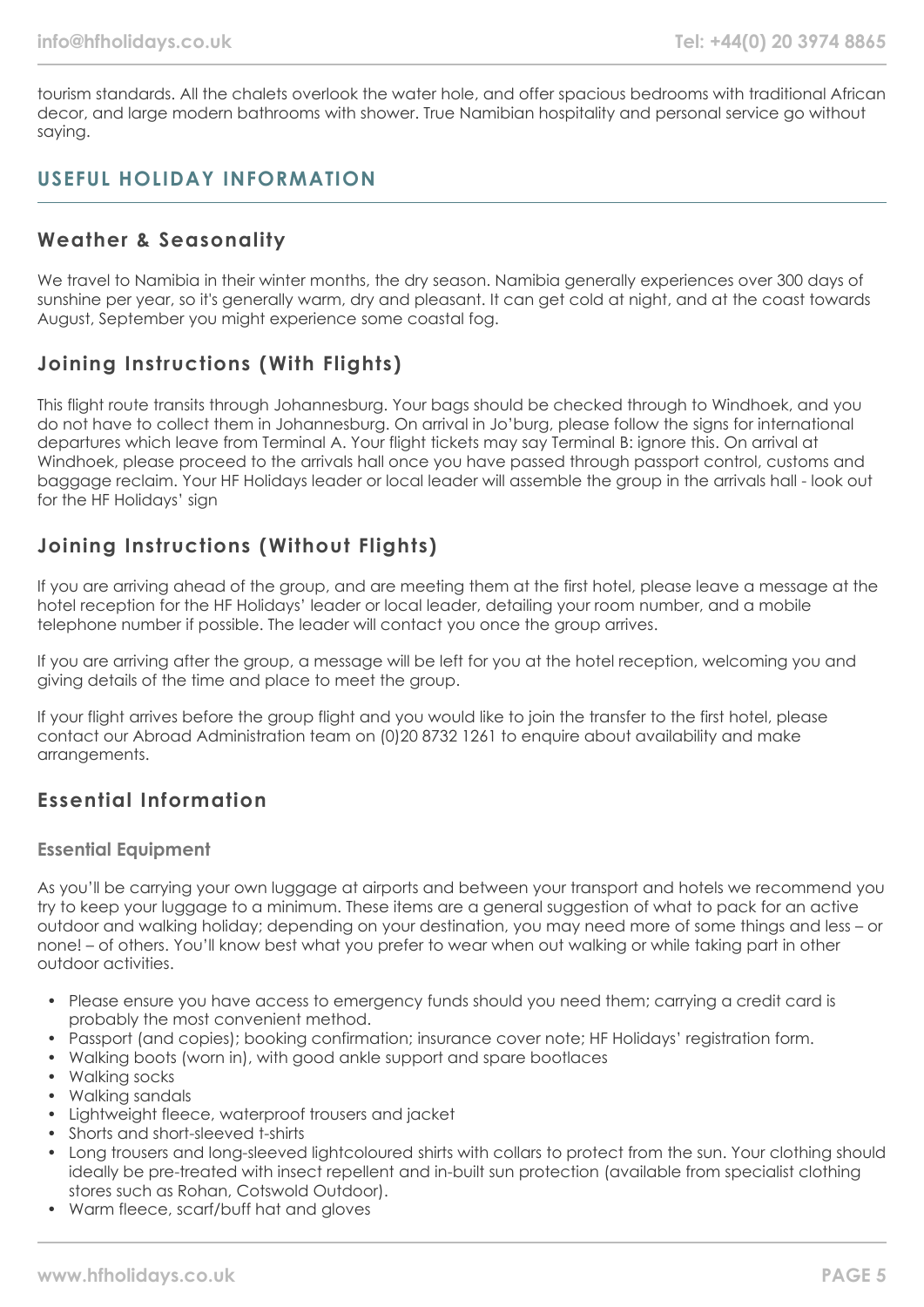- Torch
- Comfortable clothes and shoes for evenings and sightseeing
- Sun protection sun hat, sunglasses, high factor sunscreen and lip protection
- Water bottle at least 2-litre capacity
- Lightweight survival bag
- Small/medium rucksack (30 litre) and a liner or cover to keep contents dry
- Insect repellent
- Universal travel plug
- Personal first aid kit including: personal medication, tissues, plasters, blister kit, painkillers, antiseptic wipes, Imodium, rehydration sachets
- camera;
- umbrella:
- binoculars:
- Trekking poles (especially if you find these useful for descents); camera; umbrella; binoculars; high energy food bars. Please note that the HF

Holidays' leader reserves the right to refuse to take any guest on a walk should they consider that a lack of suitable clothing/footwear may affect safety

# **Safety On Your Holiday**

Once you have made your booking, you will receive a pre-holiday questionnaire where we ask for details of next of kin and insurance 14 | Call 020 8732 1250 or visit hfholidays.co.uk details. You must complete and return this to us - we need to have this from you at least 10 weeks before travel.

Please also inform us of any medical situation which may affect your enjoyment of the holiday. This is important because our leaders must consider both group and individual safety at all times.

Whilst out with the group, we respectfully request that you:

- Please listen to any safety instructions from the leader
- Keep group members in view, especially if weather or visibility is poor
- Please stay where you are if you become separated from the group. The leader will retrace their steps to find you.

Each leader carries a first aid kit but is not allowed to supply any medication including aspirin, paracetamol, antihistamines and antiseptic cream. You may wish to bring these items with you in your own kit (see Suggested Kit List).

In the unlikely event that your leader is incapacitated, please use any emergency kit in their rucksack and call emergency services on 112. Please then call our emergency number (sent in your final dispatch) and let us know there is a problem

## **Dietary Requirements**

Please contact us as far in advance as possible if you have any specific dietary requirements. We will do our best to accommodate you.

If you require a specific meal on the flight, please let us know as soon as possible, and no later than 96 hours before travel.

## **Vaccinations & Health**

Travellers should be up to date with routine vaccination courses and boosters as recommended in the UK. These vaccinations include for example measles-mumps-rubella (MMR) vaccine and diphtheria-tetanus-polio vaccine.

Before booking, you should check with your doctor to see if any health precautions are needed. The following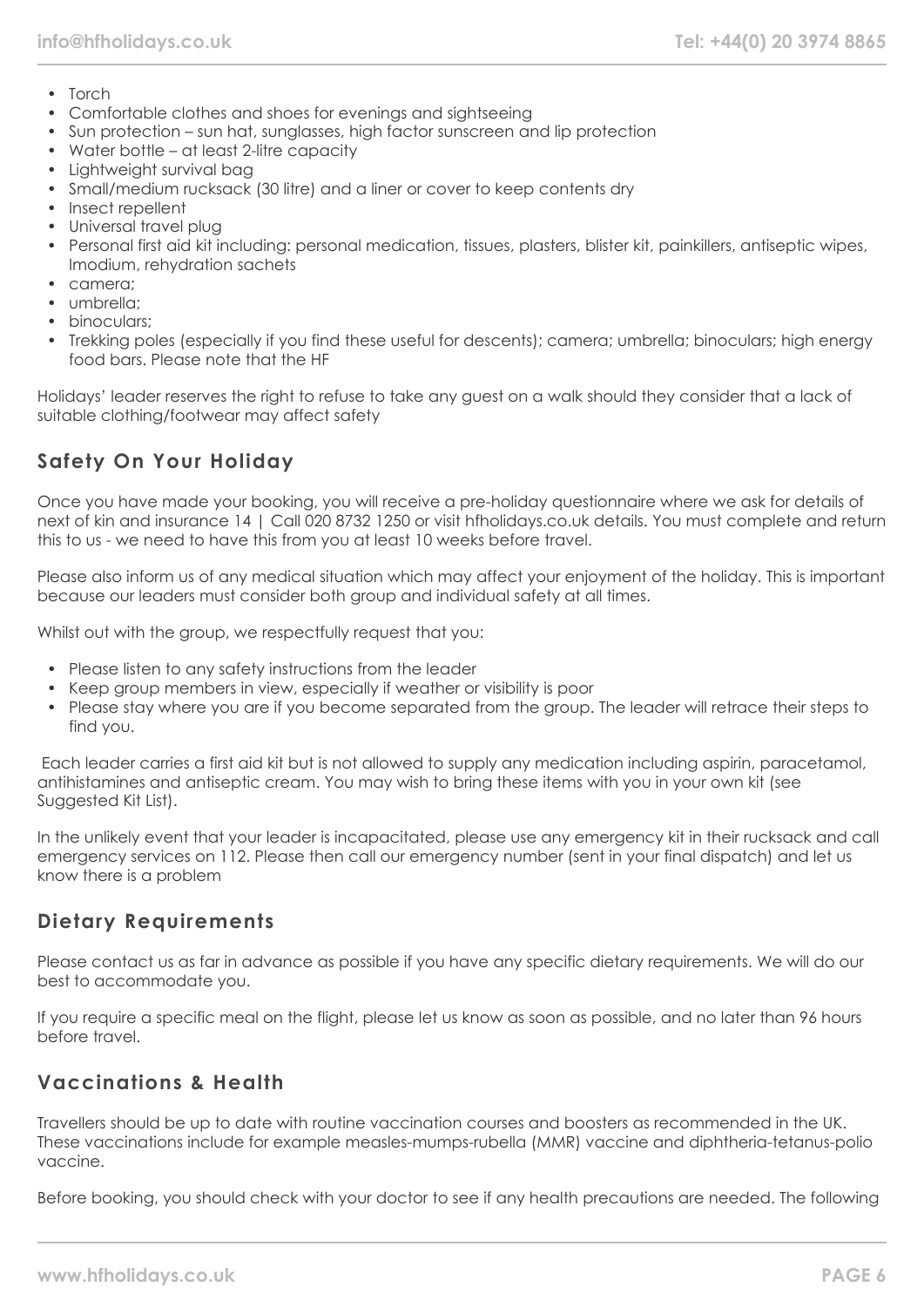websites provide a wealth of information on travelling and health: www.fitfortravel.nhs.uk www.traveldoctor.co.uk Please also check regarding anti-malarial tablets as Namibia is a malaria active zone.

It is recommended for most travellers to have:

- Hepatitis A
- Tetanus
- Typhoid.

Some travellers may require or should consider:

- Cholera
- Hepatitis B
- Rabies
- Tuberculosis.

#### **Passports & Visas**

#### **Passports**

Your passport should be valid for a minimum of 6 months from the date of entry into Namibia and have at least 1 completely blank page for Namibian immigration to use.

UK, US, Canadian, and Australian citizens do not need a visa to enter Namibia for periods of less than 90 days; however, before leaving the immigration desk in the airport arrivals hall, check that you have been given permission to stay in Namibia for the duration of your intended visit up to the maximum allowable of 90 days and that you have been given a correctly dated entry stamp by Namibian Immigration officials, as this will be checked on departure.

You should carry identification with you at all times; unless you need to have your passport with you for immigration purposes or passing through security checkpoints, leave it in your hotel safe and carry a photocopy for ID.

#### **Visas**

UK, US, Canadian, and Australian citizens do not need a visa to enter Namibia for periods of less than 90 days, however before leaving the immigration desk in the airport arrivals hall, check that you have been given permission to stay in Namibia for the duration of your intended visit up to the maximum allowable of 90 days and that you have been given a correctly dated entry stamp by Namibian Immigration officials, as this will be checked on departure.

## **Luggage**

#### **Luggage**

Baggage allowance 1 piece checked-in luggage (max 23kg). Please check details of your airline's baggage allowance, as shown on your e-ticket. Remember to also check any connecting flights you may have booked.

#### **Lost Or Damaged Luggage**

If your bag or its contents are damaged or lost while in the airline's care, this should be reported to the baggage service agents at the airport on arrival. They will assess the damage; in some cases, the airline may decide to settle your claim immediately. You will be given a reference to quote to your insurance company if an immediate settlement is not possible - in many cases, baggage claims can only be accepted in writing. A baggage claim form must be obtained from the airport.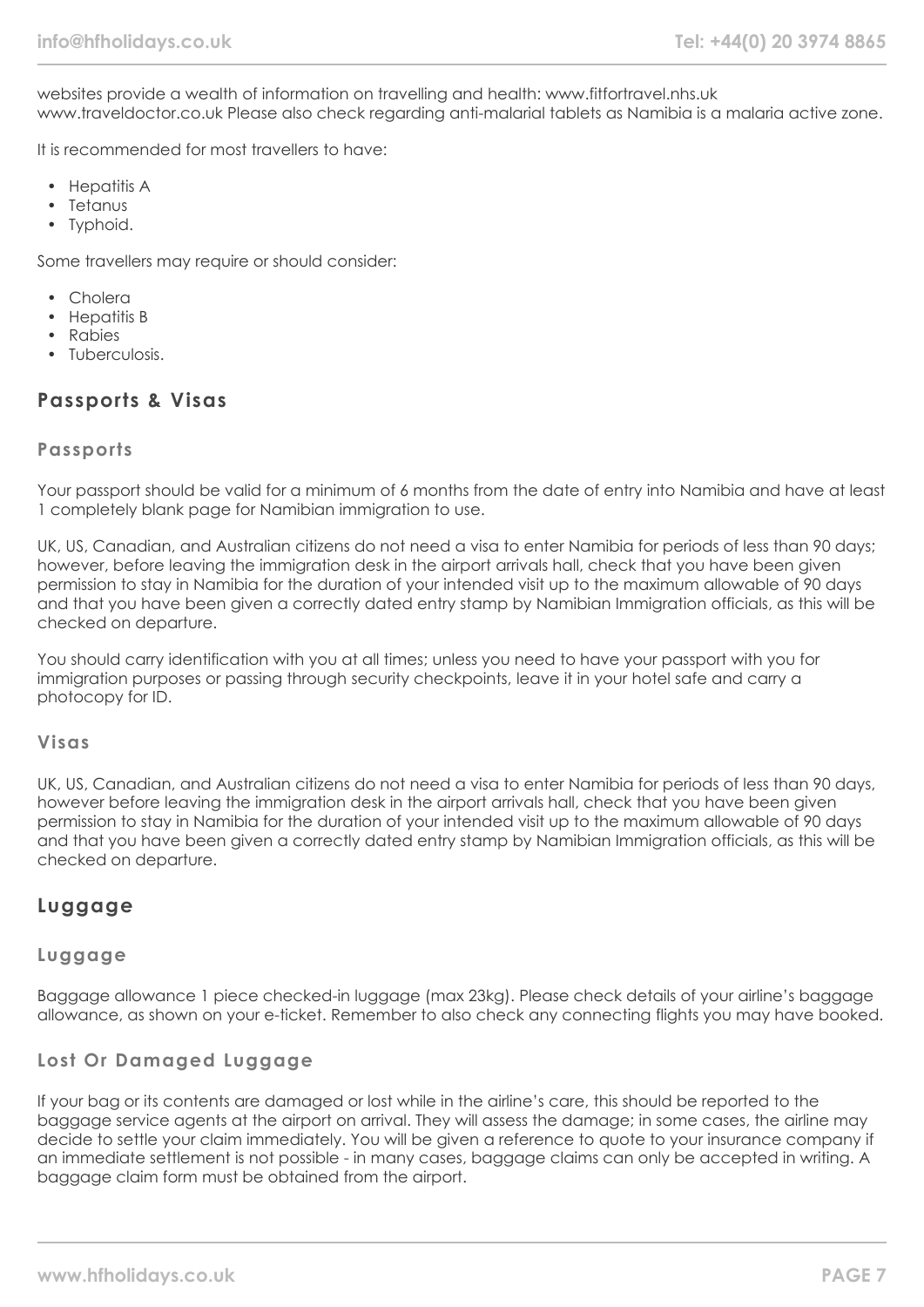# **Local Currency**

Namibia uses the Namibian Dollar (NAD, N\$) which is linked on a one to one exchange with the South African Rand (ZAR). Rand is legal tender in Namibia, but the N\$ cannot be used in South Africa. If you wish to purchase currency before arriving in Namibia, it is easiest to buy Rand as the Namibian Dollar is seldom available in banks outside of Namibia.

Banks are found in most towns and are generally open from 9am to 3.30pm on weekdays and 8.30 to 11am on Saturdays; they are closed on Sundays and public holidays. Most of them offer foreign exchange services with cash, bank and credit cards as well as traveller's cheques. You can also obtain cash from many ATMs. Several international banks have branches in main city centres.

Always advise your bank that you are travelling outside of the country as they might block your purchases if they have not been informed.

# **Tipping**

Tips have been included in your holiday price for key services such as local guides/ driver/restaurants.

Any additional tips are at your own discretion.

#### **Local Time**

#### GMT/UTC +2 hours

Please take note that the National council has recently (Sep 17) passed the Namibian Time Bill which means that in future Namibia will not have a summer & winter time.

## **Electricity**

220/240v, 3 point round pin adaptor is required.

#### **ATM Availability**

Banks are found in most towns, and are generally open from 09h00 to 15h30 on weekdays and 08h30 to 11h00 on Saturdays. Closed on Sundays and public holidays. Most of them offer foreign exchange services - with cash, bank and credit cards as well as travellers cheques. You can also obtain cash from many of the ATMs. Several international banks have branches in main city centres. Always advise your bank that you are travelling outside of the country as they might block your purchases if they have not been informed.

## **Suggested Reading & Maps**

- Lonely Planet, Botswana & Namibia (2013)
- Timothy Eyre, Sun, Sea, Sand and Fog: Two weeks in Namibia, (2014)
- Henno Martin, The Sheltering Desert (2002)

Although you won't need them, if you'd like any maps of the destination, you can obtain some in advance from The Map Shop: www.themapshop.co.uk

## **HOW TO BOOK**

When you're ready to book, you can choose to **book online** or book **over the phone**. Our website offers secure online booking for our holidays, is available 24/7, and offers more in-depth information about all our holidays. If you prefer to call us, our experienced and knowledgeable team are available to answer any specific questions you have and can offer guidance as to which holiday is best suited to your needs.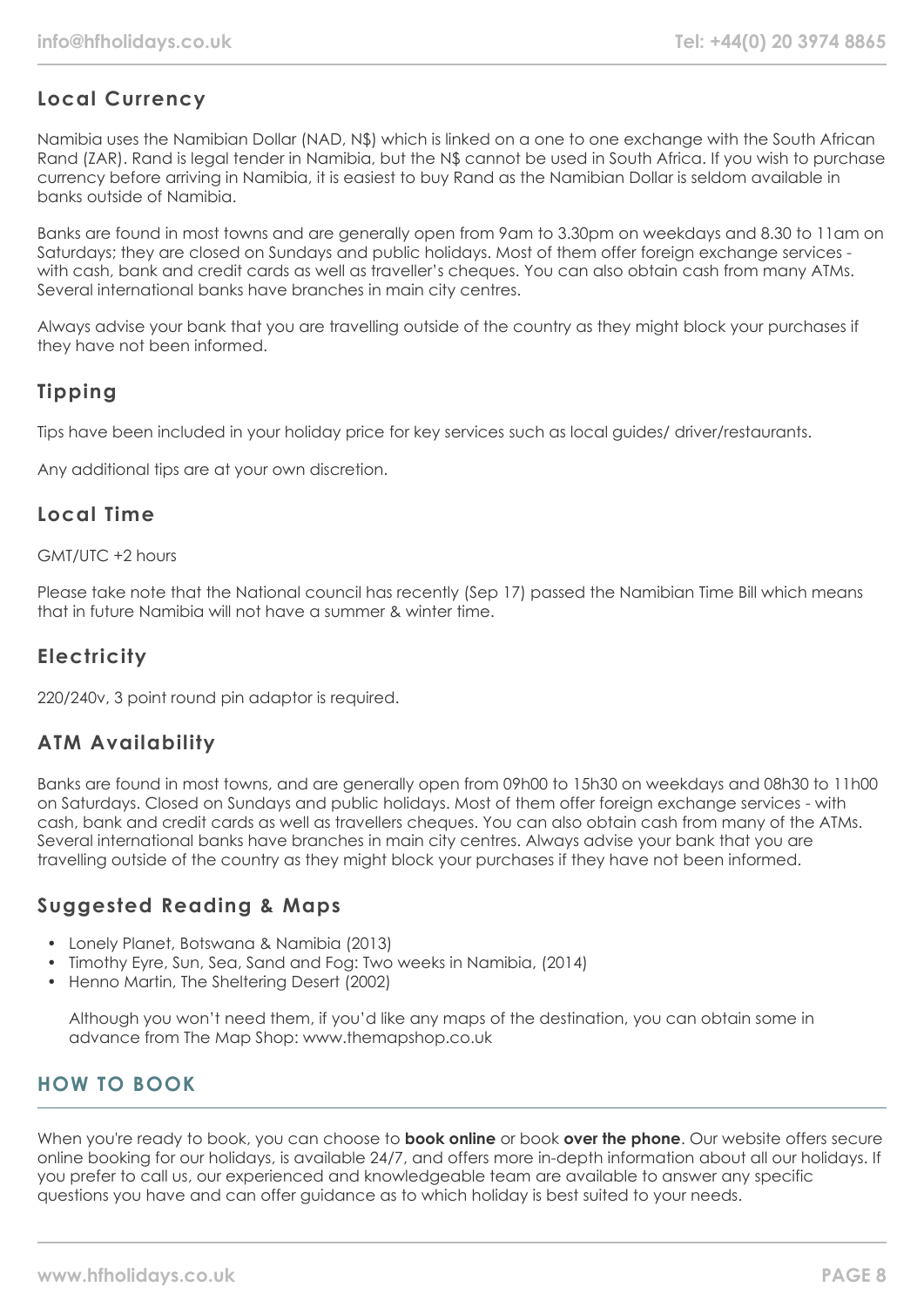Our office is open: Monday to Friday: 9am – 5.30pm, Saturday: 9am – 1pm, Sunday & Bank Holiday Monday: closed

#### **PAYING YOUR DEPOSIT**

To secure the holiday of your choice, you will need to pay a deposit: UK & European Holidays: £150 per person and Worldwide Holidays: £250 per person. You can pay your deposit by debit or credit card with no additional card fees charged or make an online BACS payment directly into HF's bank account, please see details under BACS payments. You can also pay your deposit by cheque within seven days of booking. Cheques should be made payable to 'HF Holidays Ltd' with your booking reference / Order ID on the back.

#### **NON-MEMBER FEE**

Non-members can join our holidays by paying a Non-Member's fee of £30 per person per holiday. Alternatively, full membership is available from £100 – visit hfholidays.co.uk/membership for details.

#### **BACS PAYMENTS**

Please quote your booking reference / Order ID when you make your payment online: Bank Name: National Westminster Bank, Account Name: HF Holidays Limited, Account Number: 48904805, Sort Code: 60-00-01, IBAN: GB90NWBK60000148904805

Once we have received your booking and deposit, we will send a confirmation invoice to the lead name. Please check this carefully. For bookings 'with flights' it is essential that the names on your booking confirmation invoice match those on your passport for bookings overseas. Please advise us immediately of any errors. Any name changes after the balance of your holiday has been paid will be subject to a fee levied by the airline.

#### **MANAGE MY BOOKINGS**

Payments can also be made through the [Manage My Booking](https://www.hfholidays.co.uk/about-us/bookings/my-booking) function on our website. Click on the link at the top of our homepage. This is available to all customers who provide an email address at the time of booking.

#### **YOUR FINAL BALANCE**

Your final balance payment is due 6 weeks before departure if you are staying in an HF Holidays UK country house, 8 weeks before departure if you are travelling on one of our holidays in Europe and 10 weeks before departure if you are on a Guided Trail staying in one of our partner hotels or are travelling on a Worldwide holiday. As with paying your deposit, you can pay your final balance by debit or credit card, make an online BACS payment directly into HF's bank account or pay by cheque.

#### **TRAVEL INSURANCE**

Travel insurance is an important part of any booking and essential for one of our holidays. HF Holidays works with specialist. Insurance Brokers Campbell Irvine Direct. For more information or to obtain a quote call them on [01702 427 236](tel:01702427236) or visit [hfholidays.co.uk/insurance](https://www.hfholidays.co.uk/about-us/bookings/insurance)

#### **PEACE OF MIND**

#### **ATOL:**

The air holidays and flights in this brochure are ATOL-protected, since we hold an Air Travel Organiser's Licence granted by the Civil Aviation Authority. Our ATOL number is ATOL 710. In the unlikely event of our insolvency, the CAA will ensure that you are not stranded abroad and will arrange to refund any money you have paid us for advance bookings. For further information visit the ATOL website [atol.org.uk](https://www.atol.org/)

#### **MEMBER OF ABTOT:**

HF Holidays is a member of ABTOT (The Association of Bonded Travel Organisers Trust Limited) which provides financial protection under the Package Travel, Package Holidays and Package Tours Regulations 1992 for HF Holidays Ltd and in the event of their insolvency, protection is provided for the following: 1. non-flight packages